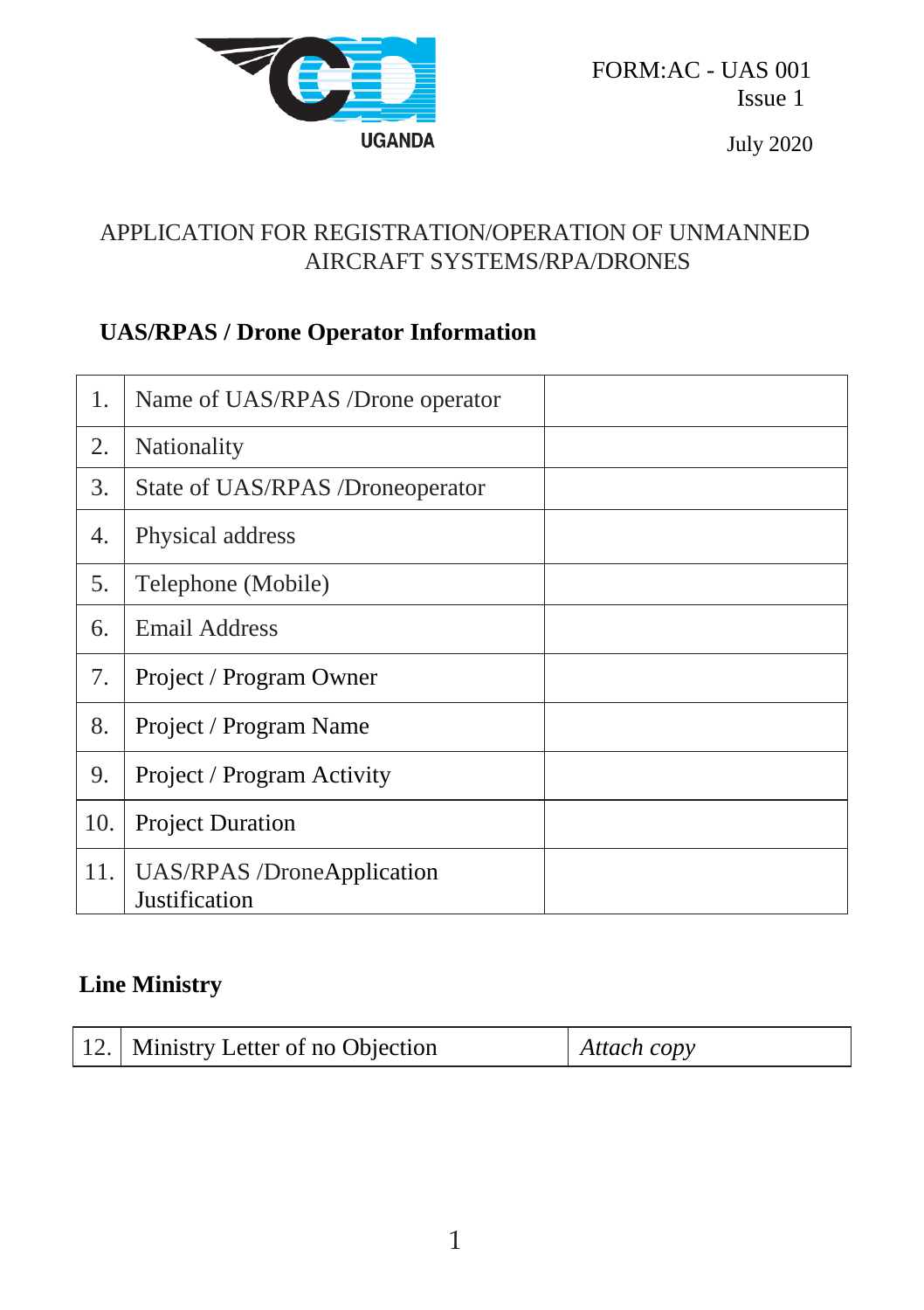### **UA/RPA /Drone Information and Performance Characteristics**

*Please complete this section for each model of* UAS/RPAS /Drone*you plan to use. If you plan to use more than one model of* UAS/RPAS /Drone*, you may submit separate sheets of this section foreach additional model.*

| 1. Name of Manufacturer      |                                |
|------------------------------|--------------------------------|
| 2. Brand/Model of UA/RPA     |                                |
| /Droneas described by the    |                                |
| <i>manufacturer</i> )        |                                |
| 3. UA/RPA /Drone Serial      |                                |
| Number                       |                                |
| 4. UA/RPA/Drone              | a) Maximum take-off Weight:    |
| specifications               |                                |
|                              | b) Maximum operating speed:    |
|                              | c) Maximum operating altitude: |
|                              | d) Maximum flight time:        |
|                              | e) Power Source:               |
|                              | f) Operating Frequency:        |
| 5. Details (type and         |                                |
| specifications) of equipment |                                |
| fitted or to be (e.g.        |                                |
| surveillance camera, night   |                                |
| vision cameras or Infrared   |                                |
| and similar thermal          |                                |
| imaging/sensors technology,  |                                |
| $etc.$ )                     |                                |
| 6. UA/RPA /Drone Operations  | (Attach copy)                  |
| Manual                       |                                |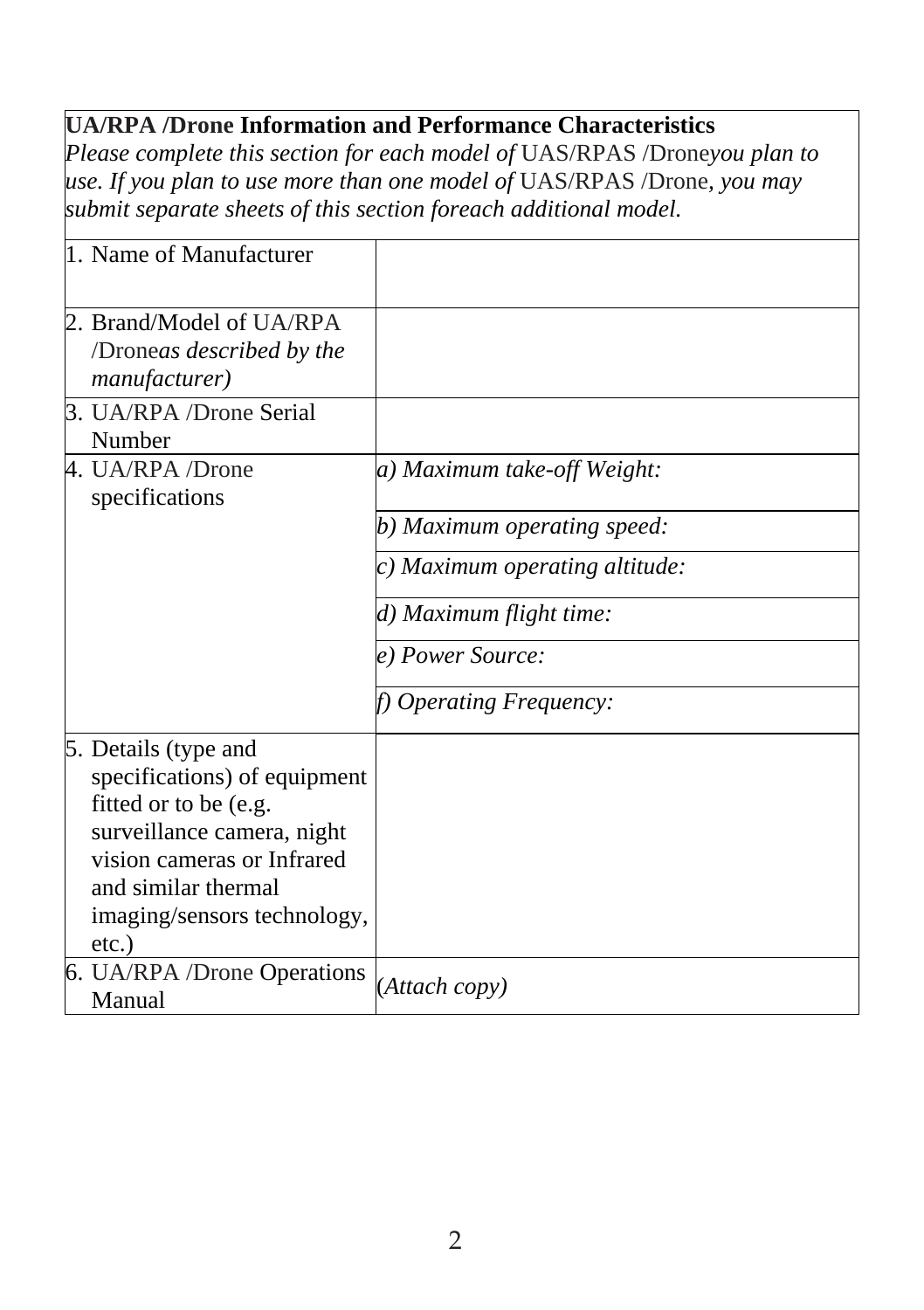| operator/owner:                                                                                                                                                                                    | Details of types of operation(s) intended to be carried out by the                                                                                                                                          |  |  |  |  |
|----------------------------------------------------------------------------------------------------------------------------------------------------------------------------------------------------|-------------------------------------------------------------------------------------------------------------------------------------------------------------------------------------------------------------|--|--|--|--|
| CommercialUse:<br>(a)                                                                                                                                                                              |                                                                                                                                                                                                             |  |  |  |  |
| Aerial photography/filming                                                                                                                                                                         |                                                                                                                                                                                                             |  |  |  |  |
| Agriculture for crop monitoring/inspection                                                                                                                                                         |                                                                                                                                                                                                             |  |  |  |  |
| Search and rescue                                                                                                                                                                                  |                                                                                                                                                                                                             |  |  |  |  |
| Research and development                                                                                                                                                                           |                                                                                                                                                                                                             |  |  |  |  |
| Educational/academic uses                                                                                                                                                                          |                                                                                                                                                                                                             |  |  |  |  |
|                                                                                                                                                                                                    |                                                                                                                                                                                                             |  |  |  |  |
| (f)<br>Recreational use                                                                                                                                                                            |                                                                                                                                                                                                             |  |  |  |  |
| Privateuse<br>(g)                                                                                                                                                                                  |                                                                                                                                                                                                             |  |  |  |  |
| <b>Description of Activity and Location</b>                                                                                                                                                        |                                                                                                                                                                                                             |  |  |  |  |
| 1. Nature of Operations:<br>For each type of operation<br>selected from above, provide<br>details of activity to be<br>undertaken such as filming,<br>photographic, survey,<br>surveillance, etc.) |                                                                                                                                                                                                             |  |  |  |  |
| 2. Describe contingency<br>measures in the event of:                                                                                                                                               | a) Loss of power in the UA/RPA/Drone                                                                                                                                                                        |  |  |  |  |
| (This information may be<br>submitted separately in the<br>UA/RPA/DRONEoperational<br>document                                                                                                     | b) Loss of link/remote control with the<br>UA/RPA/Drone:                                                                                                                                                    |  |  |  |  |
|                                                                                                                                                                                                    | c) Loss of line of sight with the RPA/Drone:                                                                                                                                                                |  |  |  |  |
|                                                                                                                                                                                                    | Name and mobile telephone number of<br>$\left( d\right)$<br>designated onsite safety personnel:<br>(Designated onsite safety personnel must<br>remain contactable for the duration<br><i>ofoperations</i> ) |  |  |  |  |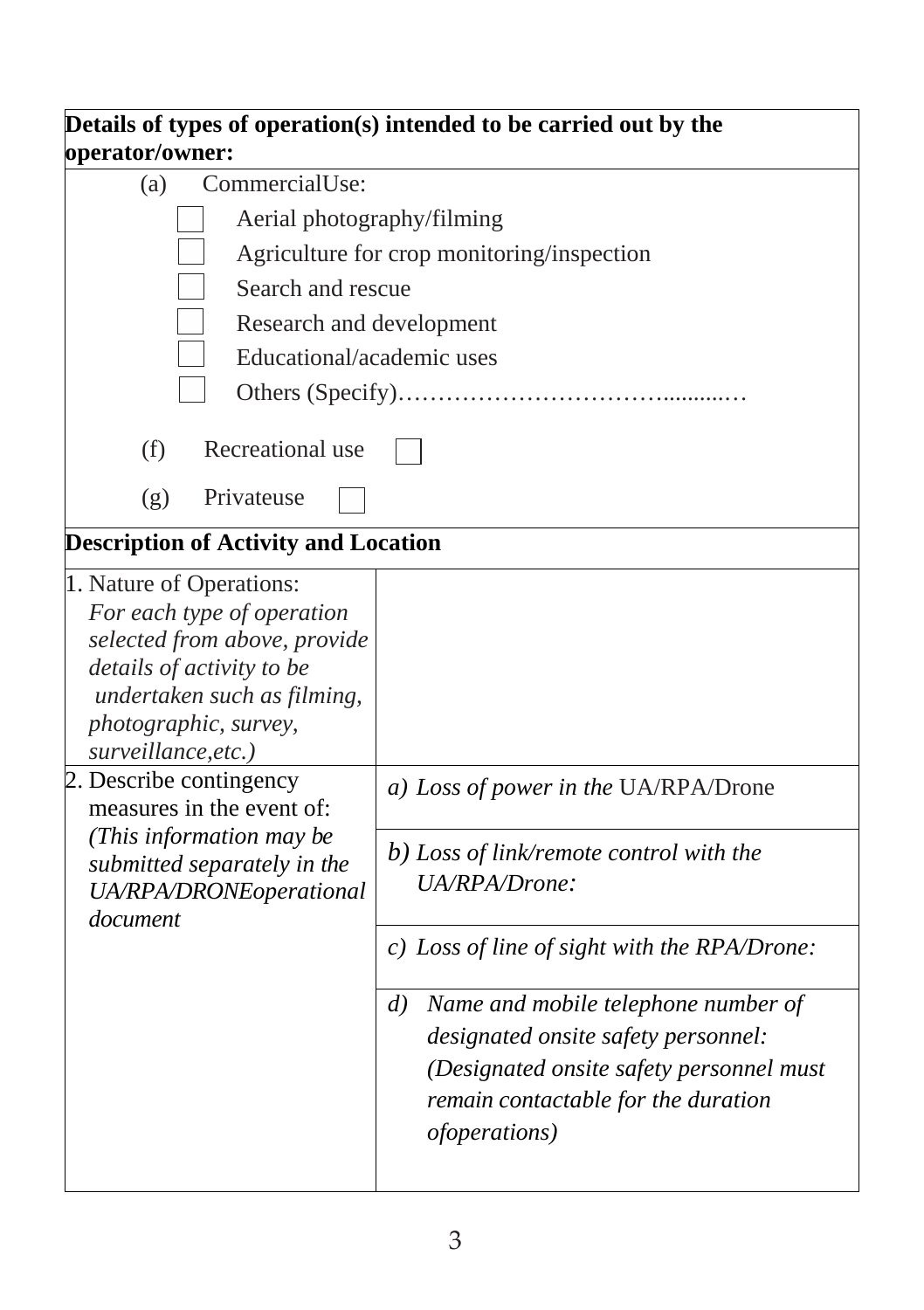| 3. Does the operation involve<br>the carriage or discharge of<br>any items or substances?                                                       | $Yes\square$<br>No $\Box$                            | <i>(tick the applicable)</i> |  |
|-------------------------------------------------------------------------------------------------------------------------------------------------|------------------------------------------------------|------------------------------|--|
| 4. If answer to item 3 is yes,<br>please provide details of the<br>items/substances carried<br>and/or the means of<br>discharge.                | What is/are the items/substances being<br>carried?   |                              |  |
|                                                                                                                                                 | How is/are the items/substances being<br>carried?    |                              |  |
|                                                                                                                                                 | How is/are the items/substances being<br>discharged? |                              |  |
| 5. Area of operations:<br>Provide details of<br>geographical areas where<br>activity is planned to take<br>place.<br>Attach Map (As applicable) |                                                      |                              |  |

# **UA/RPA/ Drone pilot(s) and Observer(s) information**

|          | Name             | License / Training    | Experience of remote    |
|----------|------------------|-----------------------|-------------------------|
|          | (Indicate Pilot) | Certificate and       | pilot or RPA observer   |
|          | or Observer)     | Medical Certificate - | (detailed description): |
|          |                  | Attach Copy           |                         |
|          |                  |                       |                         |
|          |                  |                       |                         |
| ii       |                  |                       |                         |
|          |                  |                       |                         |
| .<br>111 |                  |                       |                         |
|          |                  |                       |                         |